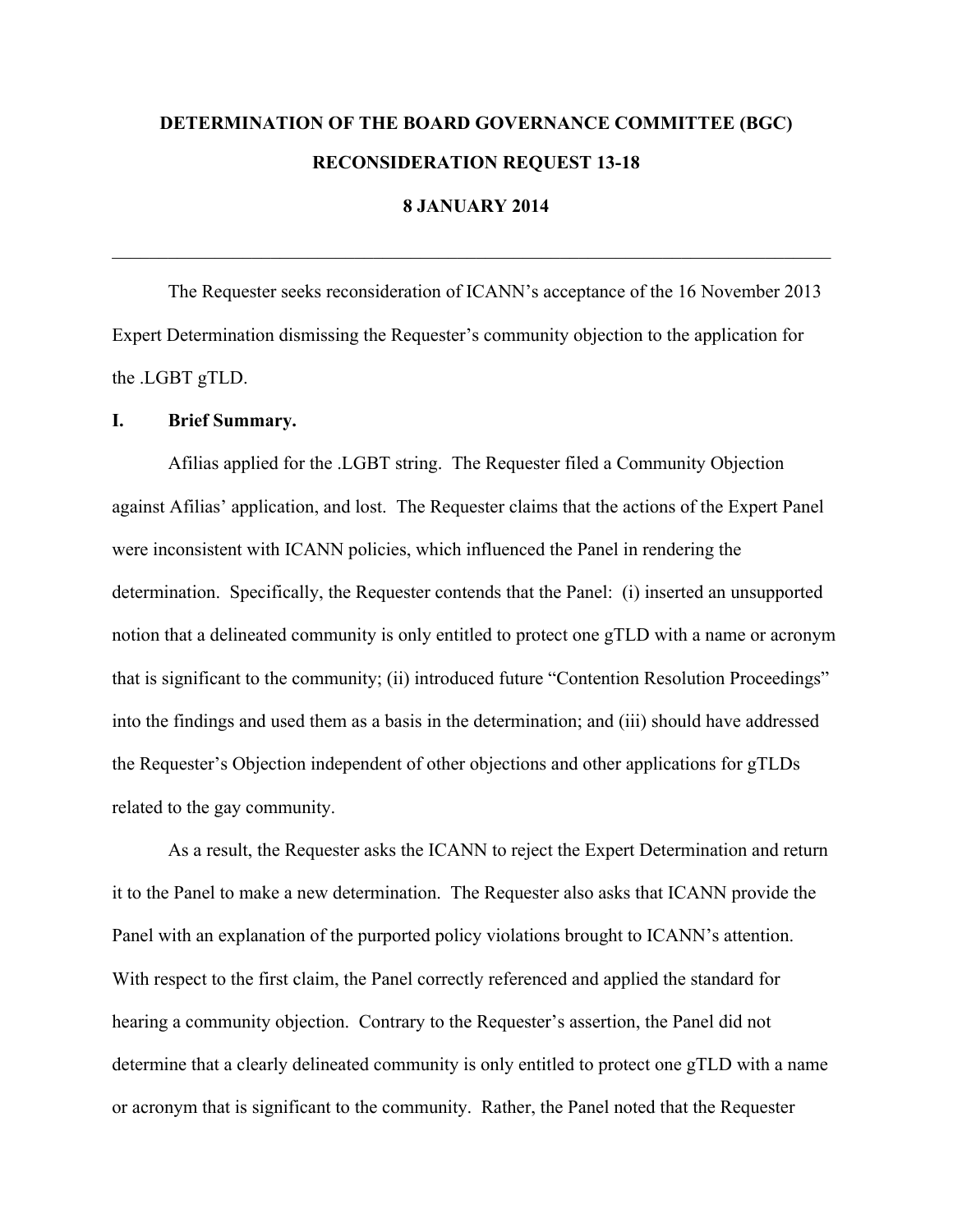failed to establish a likelihood of material detriment to the legitimate interests asserted by the Requester – the interests in operating its own gTLD.

With respect to the other claims, the Requester has identified no policy or process that restricts the Panel's ability to refer to or consider other ICANN proceedings involving the string at issue. On the contrary, the New gTLD Dispute resolution Procedure makes clear that, in addition to applying the standards, the Panel "may refer to and base its findings upon the statements and documents submitted and any rules or principles that it determines to be applicable."

In sum, the Requester has failed to demonstrate that the Panel applied the wrong standards in contravention of established policy or procedure. Therefore, the BGC recommends that Request 13-18 be denied.

**II. Facts.**

#### **A. Background Facts.**

Afilias Limited ("Afilias") applied for the .LGBT string.

On 12 March 2013, the International Lesbian, Gay, Bisexual, Trans and Intersex Association ("ILGA" or "Requester") filed a Community Objection with the International Centre for Expertise of the International Chamber of Commerce ("ICC") to Afilias' application asserting that there is "substantial opposition to the gTLD application from a significant portion of the community to which the gTLD string may be explicitly or implicitly targeted." (Applicant Guidebook ("Guidebook"), § 3.2.1; New gTLD Dispute Resolution Procedure ("Procedure"), Art.  $2(e)$ .)

On 14 May 2013, Afilias responded to the Requester's Objection.

On 7 June 2013, the ICC appointed Professor Dr. Bernhard Schlink as the Expert ("Expert" or "Panel") to consider the Requester's Objection.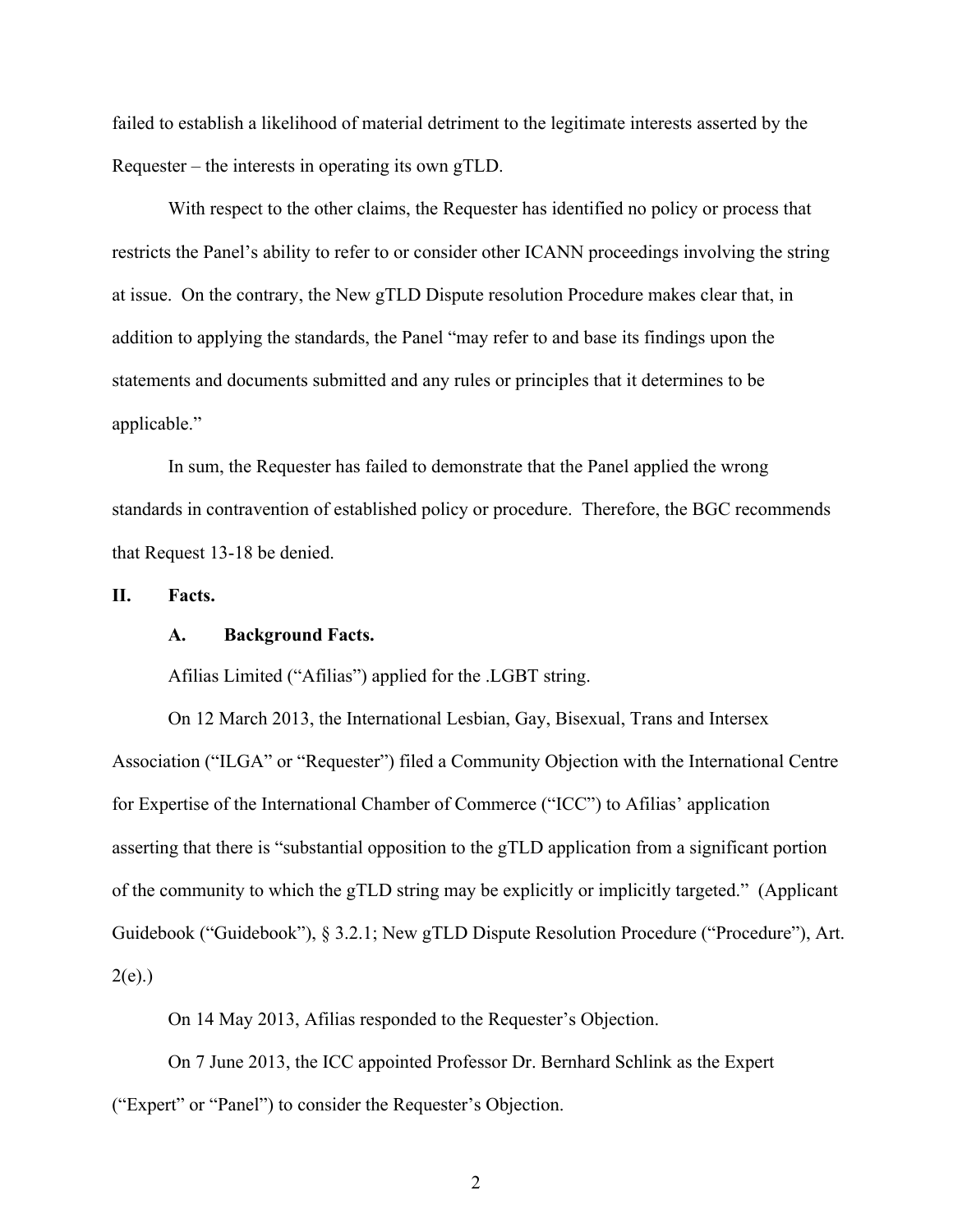On 16 November 2013, the Panel rendered an "Expert Determination" in favor of Afilias. The Panel determined that the Requester had standing to object as an "established institution associated with a clearly delineated community." (Determination, Pg. 6, ¶ 13.) Based on the submissions and evidence provided by the parties, the Panel determined that the Requester failed to establish that Afilias' application creates a likelihood of material detriment to the legitimate interests of the gay community. (Determination, Pgs. 7-8, ¶¶ 18-23.) The Panel dismissed the Requester's Objection and deemed Afilias the prevailing party. (Determination, Pg. 8,

"Decision".)

On 18 November 2013, the ICC notified ILGA of its Decision.

On 3 December 2013, the Requester filed Request 13-18.

## **B. The Requester's Claims.**

The Requester claims that the actions of the Panel were inconsistent with ICANN

policies and that such actions influenced the Panel in rendering his determination. Specifically,

Requester contends the Panel:

- 1. Inserted an unsupported notion that a clearly delineated community is only entitled to protect one gTLD with a name or acronym that is significant to the community;
- 2. Introduced future Contention Resolution Proceedings into the findings and used them as a basis in the determination; and
- 3. Should have addressed the Requester's Objection independent of other community objections and other applications for gTLDs related to the gay community.

(Request, Section 8.)

## **III. Issues.**

In view of the claims set forth in Request 13-18, the issues for reconsideration are as

follows: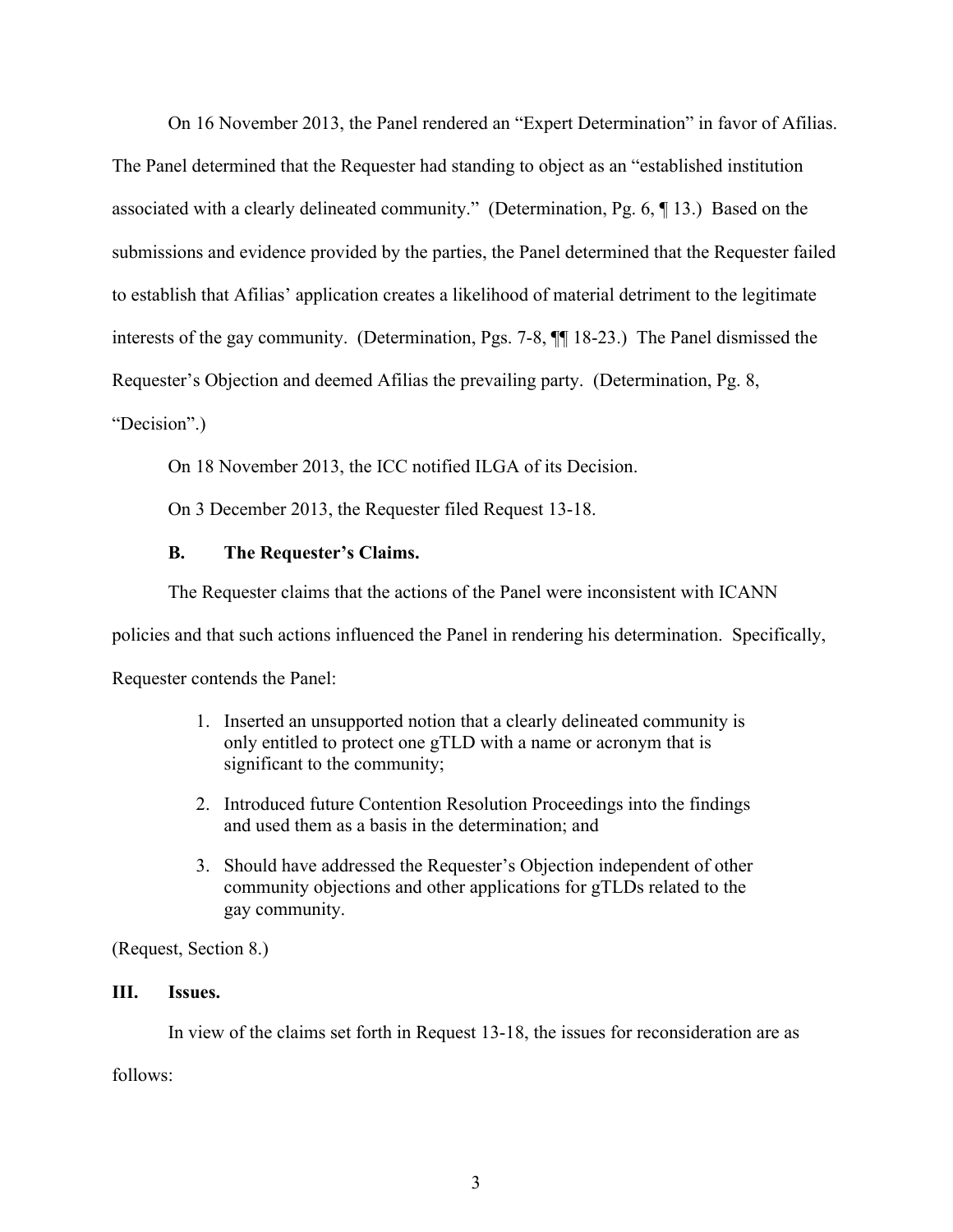- A. Whether the Panel applied the wrong standard in contravention of established policy or process by:
	- 1. Determining that a clearly delineated community is only entitled to protect one gTLD with a name or acronym that is significant to the community;
	- 2. Considering future Contention Resolution Proceedings and using them as a basis for the determination; and
	- 3. Considering other community objections and pending applications for gTLDs related to the gay community and using them as basis for his determination.

## **IV. The Relevant Standards for Evaluating Reconsideration Requests and Community Objections.**

ICANN's Bylaws provide for reconsideration of a Board or staff action or inaction in accordance with specified criteria.<sup>1</sup> (Bylaws, Art. IV,  $\S$  2.) Dismissal of a request for reconsideration relating to staff action or inaction is appropriate if the  $BGC^2$  concludes, or if the Board or the NGPC<sup>3</sup> agrees to the extent that the BGC deems that further consideration by the Board or NGPC is necessary, that the requesting party does not have standing because the party failed to satisfy the reconsideration criteria set forth in the Bylaws. ICANN has previously determined that the reconsideration process can properly be invoked for challenges to expert determinations rendered by panels formed by third party dispute resolution service providers, such as the ICC, where it can be stated that the Panel failed to follow the established policies or

 $\frac{1}{1}$  Article IV, Section 2.2 of ICANN's Bylaws states in relevant part that any entity may submit a request for reconsideration or review of an ICANN action or inaction to the extent that it has been adversely affected by:

<sup>(</sup>a) one or more staff actions or inactions that contradict established ICANN policy(ies); or (b) one or more actions or inactions of the ICANN Board that have been taken or refused to be taken without consideration of material information, except where the party submitting the request could have submitted, but did not submit, the information for the Board's consideration at the time of action or refusal to act; or

<sup>(</sup>c) one or more actions or inactions of the ICANN Board that are taken as a result of the Board's reliance on false or inaccurate material information.

<sup>2</sup> Board Governance Committee.

<sup>&</sup>lt;sup>3</sup> New gTLD Program Committee.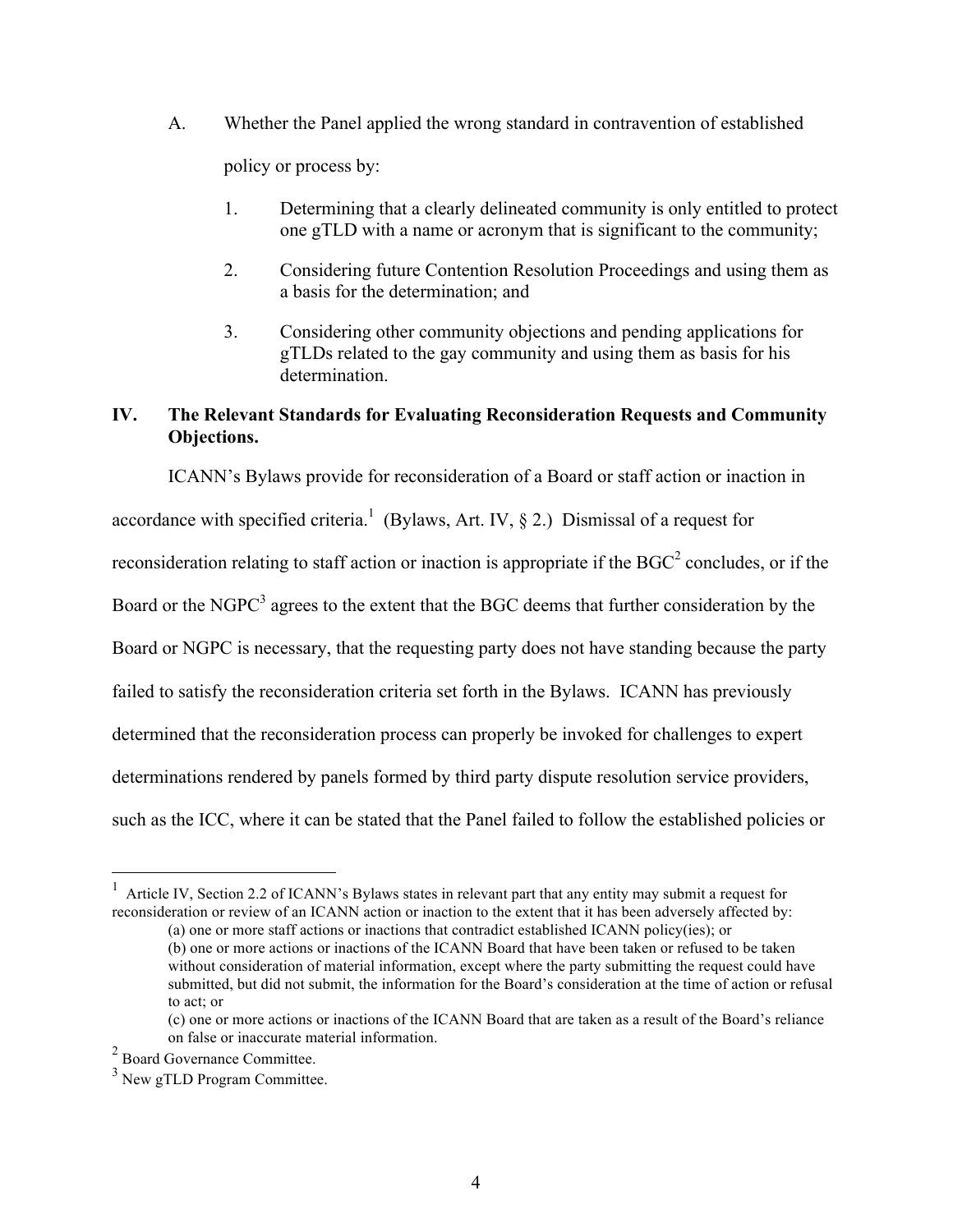processes in reaching the expert determination, or that staff failed to follow its policies or processes in accepting that determination.4

In the context of the New gTLD Program, the reconsideration process does not call for the BGC to perform a substantive review of expert determinations. Accordingly, here the BGC is not to evaluate the Panel's substantive conclusion that the Requester failed to establish that Afilias' application for .LGBT creates a likelihood of material detriment to the rights of a significant portion of the gay community. Rather, the BGC's review is limited to whether the Panel violated any established policy or process, which the Requester suggests was accomplished when the Panel "acted inconsistent with ICANN policies" for evaluating community objections. (Request, Section 8, Pg. 4.)

The standards for evaluating community objections include a four-part test to help an expert panel determine whether there is substantial opposition from a significant portion of the community to which the string may be targeted. For an objection to be successful, the objector must prove that:

- The community invoked by the objector is a clearly delineated community; and
- Community opposition to the application is substantial; and
- There is a strong association between the community invoked and the applied-for gTLD string; and
- The application creates a likelihood of material detriment to the rights or legitimate interests of a significant portion of the community to which the string may be explicitly or implicitly targeted.

 <sup>4</sup> *See* BGC Recommendation on Reconsideration Request 13-5 at

http://www.icann.org/en/groups/board/governance/reconsideration/recommendation-booking-01aug13- en.doc.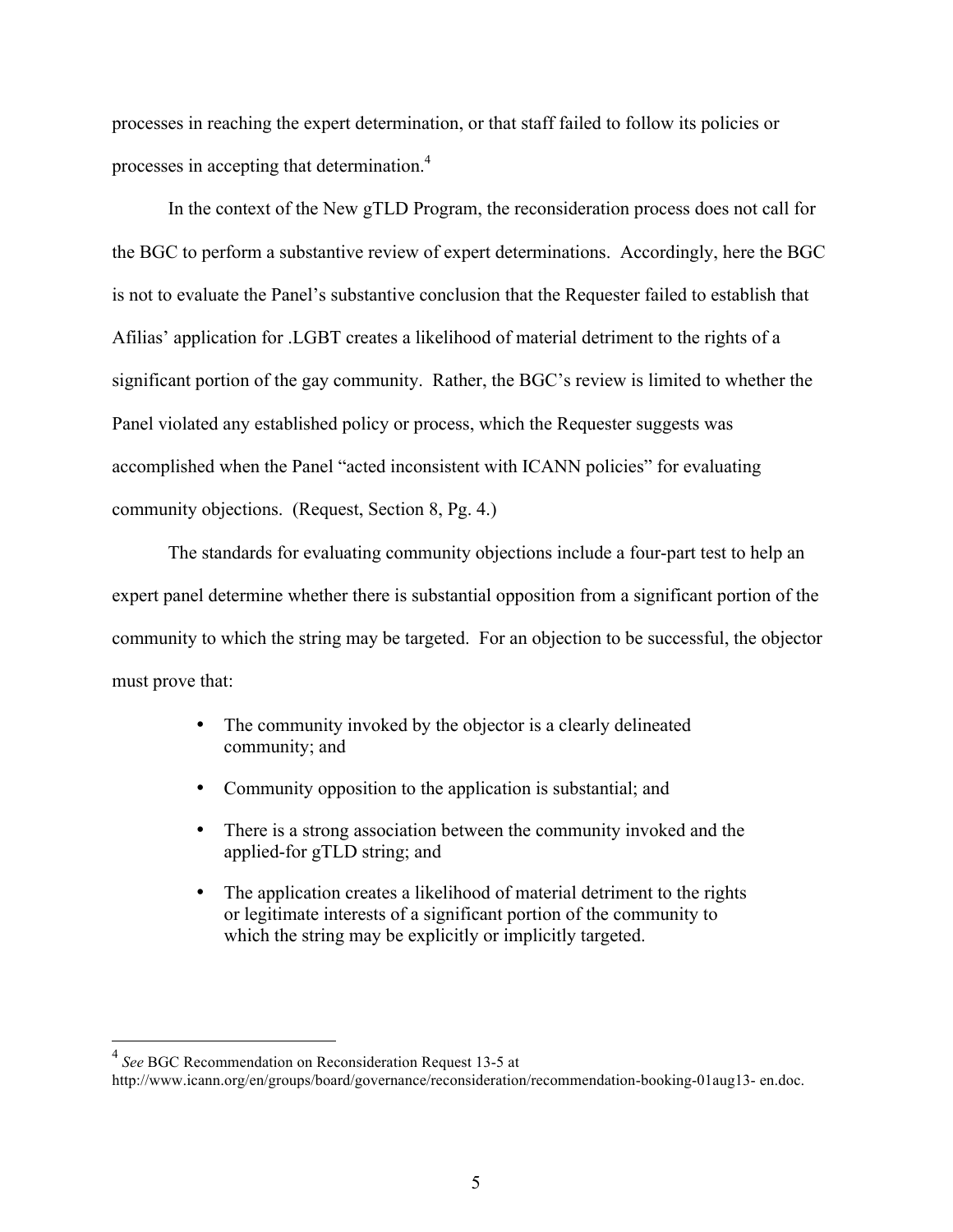(Guidebook, Section 3.5.4.) Section 3.5.4 also includes a list of factors that could be used to evaluate each of the four criteria. (*See Id.*) The factors relevant to the Requester's claims are discussed below.

#### **V. Analysis and Rationale.**

### **A. Requester Failed To Demonstrate That The Panel Applied The Wrong Standards In Contravention Of Established Policy or Process.**

## **1. The Panel did not Incorrectly Determine that a Clearly Delineated Community is Only Entitled to Protect One gTLD.**

The Requester claims that the Panel erroneously inserted an unsupported notion that a

clearly delineated community is only entitled to protect one gTLD with a name or acronym that

is significant to the community. (Request, Section 8, Pg. 4.) To support this assertion, the

Requester relies on the following Panel statements:

It may happen that among the registrants of the string .LGBT will be nongay and even anti-gay registrants who try to use the registration for antigay purposes. But not all names that can be formed and used and may emerge to designate the gay community and not all commercial utilization of them can be protected completely against abuse.…

In other words, the gay community's legitimate interest – to operate it own gTLD, not have its name usurped and exploited, and not to have a gayrelated gTLD abused – cannot legitimize an exclusive claim to all names that can be formed and used and may emerge to designate the gay community nor to the gTLDs with the corresponding names.

(Determination, Pg. 7,  $\P$  20 & 21.) The Requester contends that the Panel's application of this

"unsubstantiated policy" is "counter intuitive to the goals of the Community objection

proceedings." (Request, Section 8, Pg. 5.) The Requester's conclusions in this respect are not

supported.

As noted above, to prevail on a community objection, the objector must, among other

things, establish that the "application creates a likelihood of material detriment to the rights or

legitimate interests of a significant portion of the community to which the string may be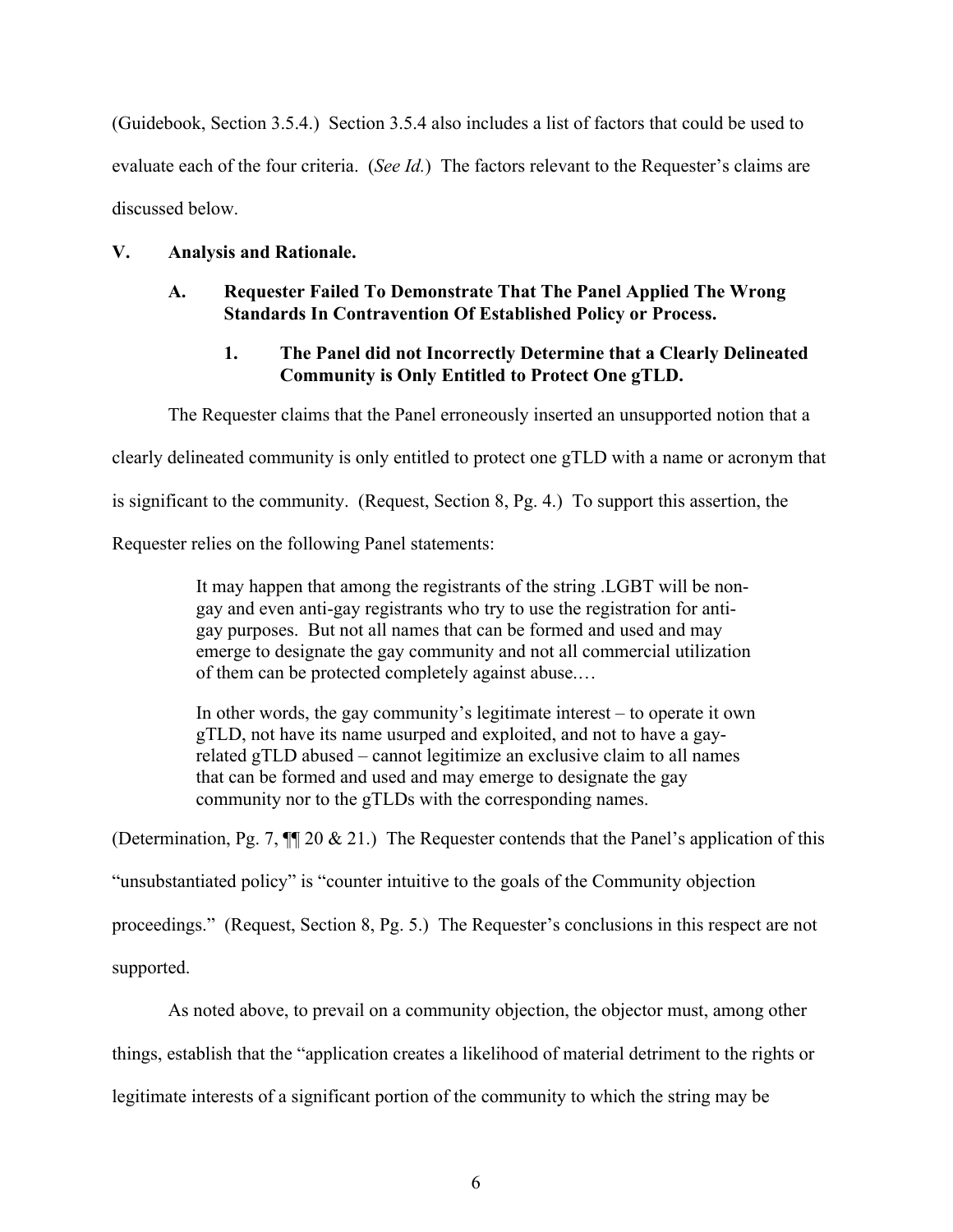explicitly or implicitly targeted." (Guidebook, Section 3.5.4.) The Guidebook includes a list of relevant factors that could be used by a panel in making this determination. The factors include, but are not limited to, the following:

- Nature and extent of damage to the reputation of the community represented by the objector that would result from the applicant's operation of the applied-for gTLD string;
- Evidence that the applicant is not acting or does not intend to act in accordance with the interests of the community or of users more widely, including evidence that the applicant has not proposed or does not intend to institute effective security protection for user interests;
- Interference with the core activities of the community that would result from the applicant's operation of the applied-for gTLD string;
- Dependence of the community represented by the objector on the DNS for its core activities;
- Nature and extent of concrete or economic damage to the community represented by the objector that would result from the applicant's operation of the applied-for gTLD string; and
- Level of certainty that alleged detrimental outcomes would occur.

(Guidebook, Section 3.5.4.)

Here, the Panel correctly referenced the above standard (Determination, Pg. 7, ¶ 17) and indicated that the Requester focused on the likelihood of material detriment to the "interests," as opposed to the "rights," of the gay community (Determination, Pg. 7, ¶ 18). The Panel noted that the Requester argued that the gay community needs its own gTLD, and that the gTLD should be safe and reliable, and should not be operated only for profit. The Panel further noted that the Requester "emphacize[d] that the 'Gay Community is of course known by the name gay'" and that the Requester "fears an usurpation and exploitation of the name of the gay community, should Afilias operate the string .LGBT." (Determination, Pg. 7, ¶ 18.)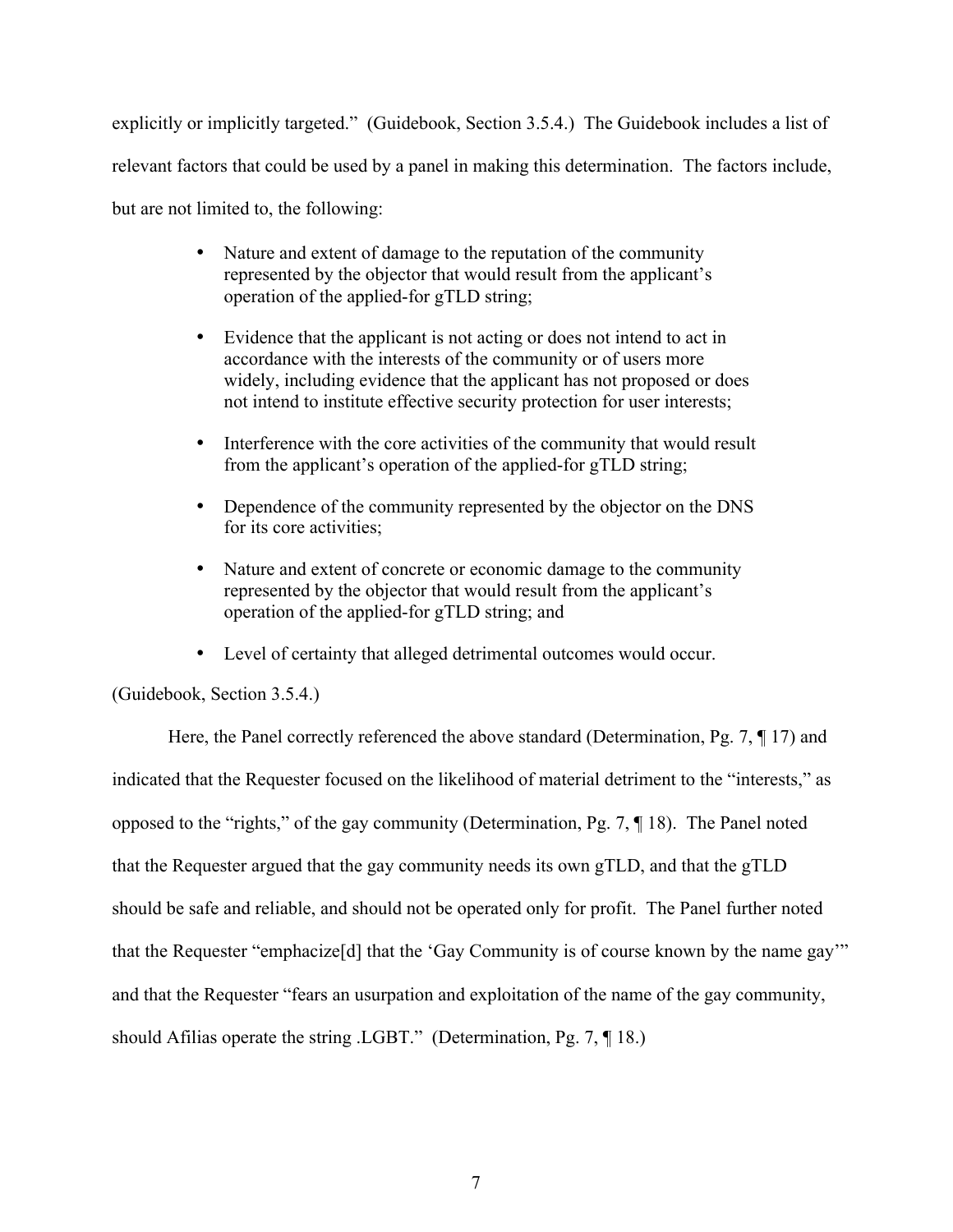The Panel agreed with the Requester that the interests in operating its own gTLD and the interests in not having its name usurped and exploited are legitimate interests of the gay community, but concluded that the Requester has not demonstrated "how Afilias' operation of the string .LGBT could be a detriment to the gay community's interest in operating it own gTLD under the name gay." (Determination, Pg. 7, ¶ 19.) Thus, contrary to the Requester's assertion, the Panel did not determine that a clearly delineated community is only entitled to protect one gTLD with a name or acronym that is significant to the community. Rather, the Panel noted that the Requester failed to establish a likelihood of material detriment to the legitimate interests asserted by the Requester – the interests in operating its own gTLD. The Panel further noted:

> Occasional abuse is not regarded as damage to the reputation of the gay community. Neither does the possibility of occasional abuse mean that Afilias would not operate the string .LGBT in accordance with the interests of the gay community. It does not interfere with the gay community's core activities, nor does it cause economic damage to the gay community.

(Determination, Pg. 7; ¶ 20.)

As shown above, the Requester's argument does not support reconsideration because the Requester failed to demonstrate how the Panel's actions contradict any established policy or process.

### **2. The Panel did not Improperly Consider Future Contention Resolution Proceedings.**

The Requester alleges that the Panel "introduced future Contention Resolution

Proceedings into his findings and used them as a basis in his determination." (Request, Section 8,

Pg. 5.) To support this assertion, the Requester relies on the following Panel statement:

ILGA has shown a likelihood of material detriment to the legitimate interests of the gay community if there is no gTLD designated to serve the gay community and to operate under appropriate principles that grant safety and financial rewards for the gay community.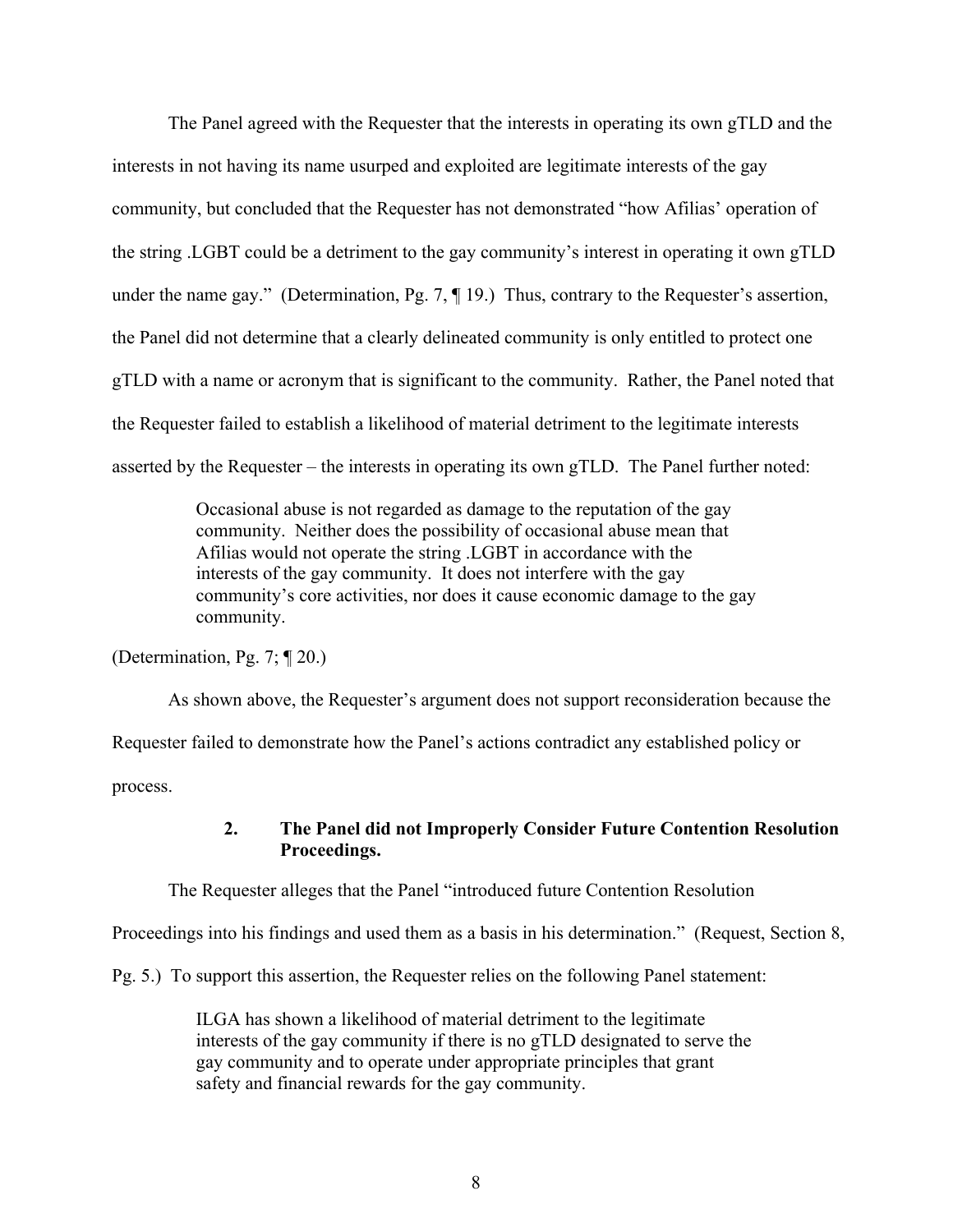(Determination, Pg. 8, ¶ 23.) The Requester contends that community objection proceedings should be ruled on the merits of the community objection and not based on "speculation and presumption" on the outcomes of future ICANN proceedings, particularly whether the gay community will have their own gTLD. (Request, Section 8, Pg. 6.) The Requester's arguments here are likewise unsupported.

Nothing in the Guidebook or the Procedure restricts the Panel's ability to refer to or consider other ICANN proceedings involving the string at issue or other related strings. Nor does the Requester cite to or otherwise reference any such provision to support its assertion. On the contrary, the Procedure makes clear that, in addition to applying the standards that have been defined by ICANN, the Panel "may refer to and base its findings upon the statements and documents submitted and any rules or principles that it determines to be applicable." (Procedure, Art.  $20(b)$ .)

Further, the Panel does not mention or otherwise refer to Contention Resolution Proceedings or the outcome of such proceedings in the Expert Determination as the Requester implies. As stated above, the Requester asserted in support of its Objection that the gay community has legitimate interests in operating its own gTLD. The Requester also made clear that the gay community did not file a community application for the .LGBT string, but instead, the gay community "took the lead on the community application for [.GAY]" and that this application has the support of the Requester and other gay community organizations. (Determination, Pg. 5, ¶ 7.) Based on the Requester's contentions, the Panel could not properly evaluate the likelihood of material detriment to the Requester's interest of needing its own gTLD without considering the fact that the community the Requester represents has applied for its own gTLD.

9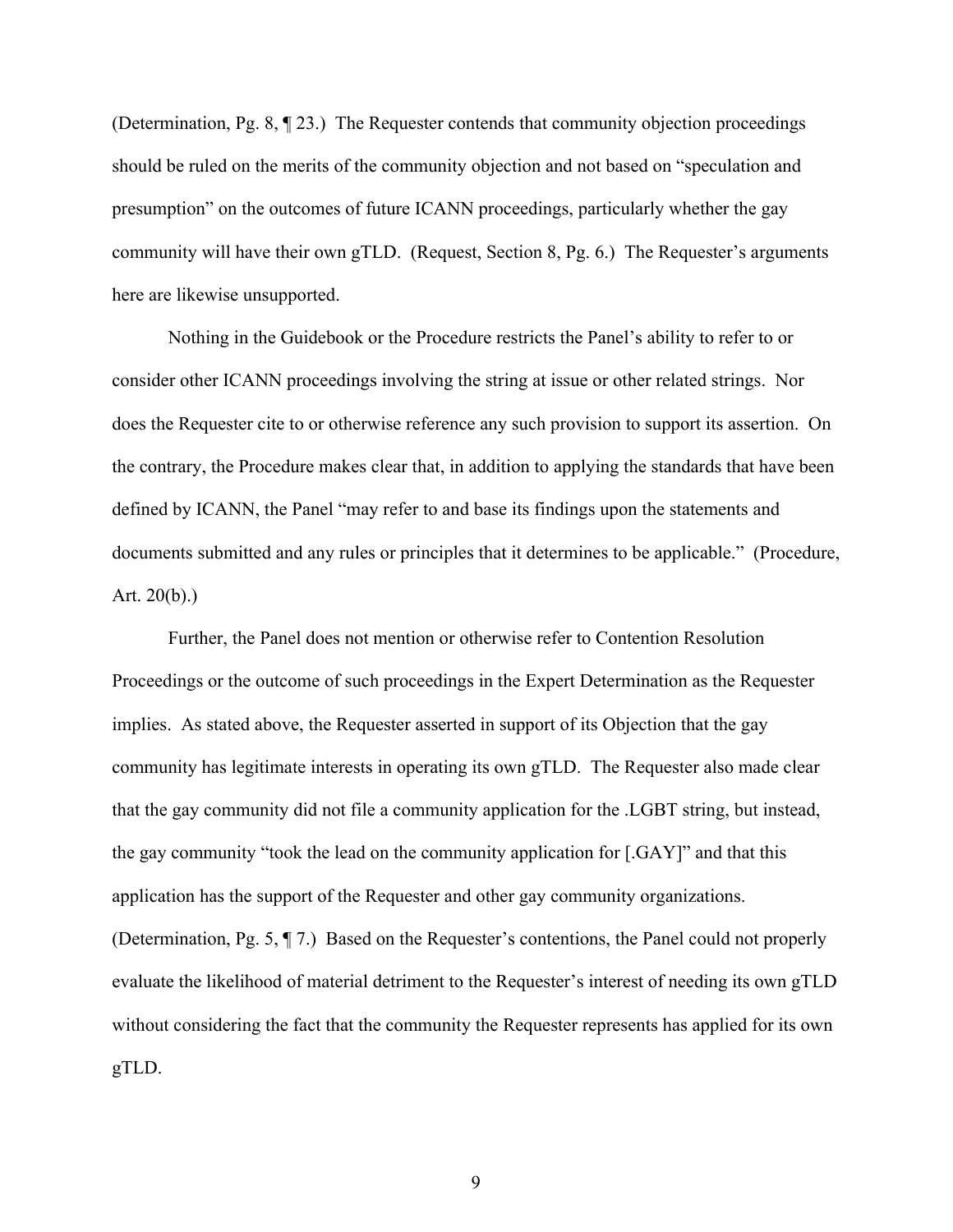Providing further context to the Panel statement upon which the Requester relies, the

remainder of the cited paragraph illustrates that the Panel considered the pending .GAY

application in evaluating the likelihood of material detriment to the gay community's interest of

operating its own gTLD:

ILGA has not proven that other gTLDs with names that can able targeted to the gay community are likely to cause material detriment to the legitimate interests of the gay community or a significant portion thereof. They can only cause a certain amount of competition, and Afilias has convincingly argued that there is a legitimate interest in targeting the gay community without belonging to it or without belonging to the portion of it that supports the string .gay. A coexistence of an 'official' gTLD of the gay community and another 'unofficial' gTLD is no material detriment to the legitimate interests of the gay community.

(Determination, Pg. 8, ¶ 23.)

Per the above, there is no support for the Requester's claim that the Panel improperly

considered future Contention Resolution Proceedings in rendering his determination.

## **3. The Panel did not Improperly Consider Other Community Objections and Pending Applications for gTLDs Related to the Gay Community.**

The Requester asserts that the Panel should have addressed the Objection "independent of

other Community objection filings and other applications for gTLDs related to the gay

community." (Request, Section 8, Pg. 6.) To support this assertion, the Requester relies on the

following Panel statement:

While the gay community cannot exclude competition, it could file and has filed its own application for a gTLD that is designed to serve the gay community and to operate accordingly: dotgay's community application for the string .gay.

(Determination, Pg. 8, ¶ 22.) The Requester contends that it is ICANN policy that each community objection should be evaluated on its own merits and that because the same Panel was appointed for all objections to .GAY and .LGBT, the manner in which each objection was

examined has been compromised, particularly on the likelihood of material detriment element.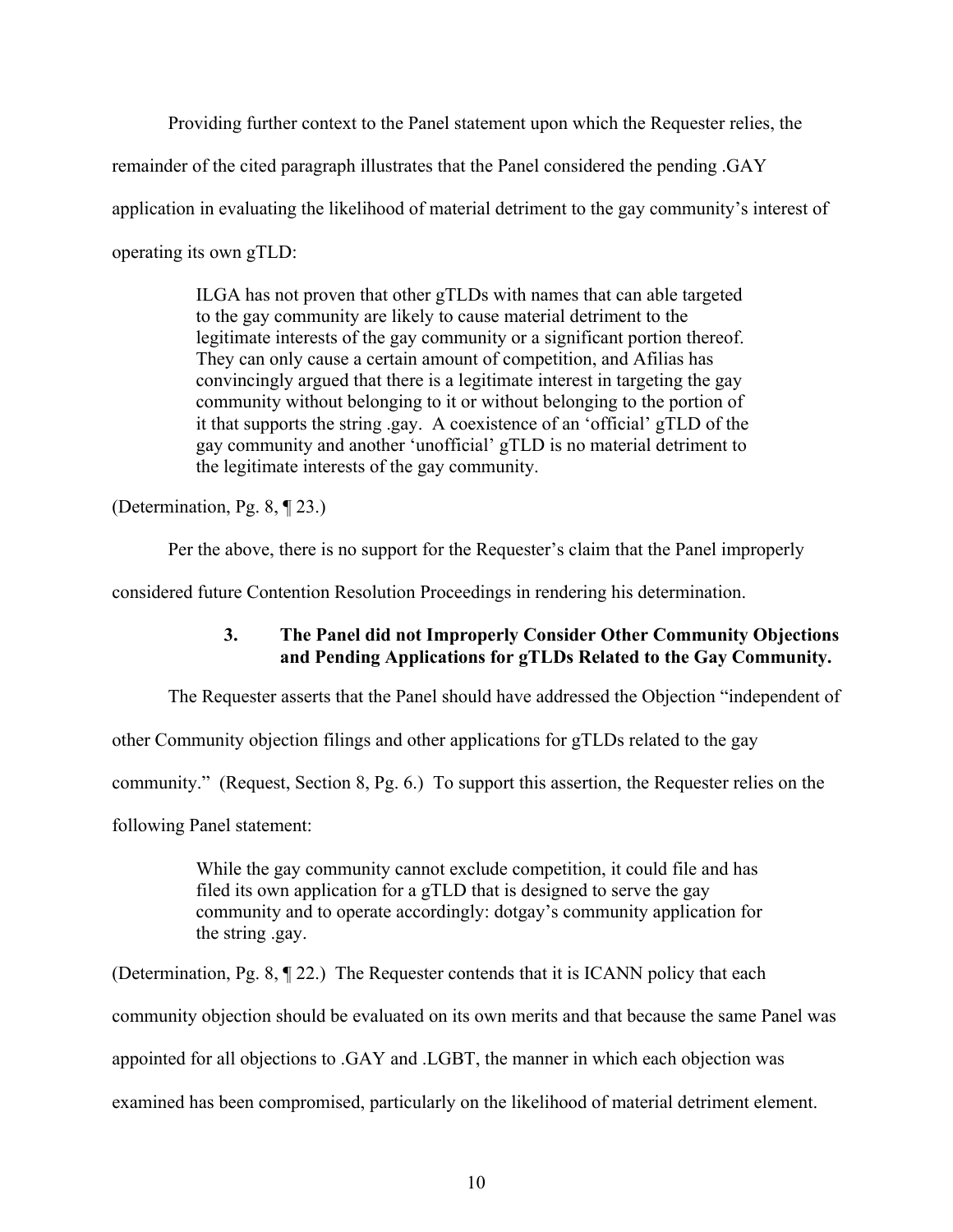The Requester suggests that its Objection would have been handled differently if there were no .GAY applications. (Request, Section 8, Pg. 7.) For the same reasons as stated above, the Requester's arguments are unsupported.

Nothing in the Guidebook or the Procedure restricts the Panel's ability to refer to or consider other community objections or pending applications involving similar strings; the Panel "may refer to and base its findings upon the statements and documents submitted and any rules or principles that it determines to be applicable." (Procedure, Art. 20(b).) Further, the fact that the gay community applied for and supports the .GAY application is an issue that was put before the Panel by the Requester, and as stated above, the Panel could not properly evaluate the likelihood of material detriment to the Requester's interest of needing its own gTLD without considering that fact.

#### **VI. Decision**

Based on the foregoing, the BGC concludes that the Requester has not stated proper grounds for reconsideration, and therefore denies ILGA's Reconsideration Request (Request 13- 18). As there is no indication that the Panel violated any policy or process in reaching the determination dismissing the Requester's community objection, this Request should not proceed. If the Requester believes that it has somehow been treated unfairly in the process, the Requester is free to ask the Ombudsman to review this matter.

In accordance with Article IV, Section 2.15 of the Bylaws, the BGC's determination on Request 13-18 shall be final and does not require Board consideration. Article IV, Section 2, Paragraph 15 of the Bylaws provides that the BGC is delegated with authority by the Board to make a final determination and recommendation for all Reconsideration Requests brought regarding staff action or inaction and that the BGC's determination on such matters is final and establishes precedential value. (Bylaws, Art. IV, § 2.15.) The BGC has the discretion, but is not

11